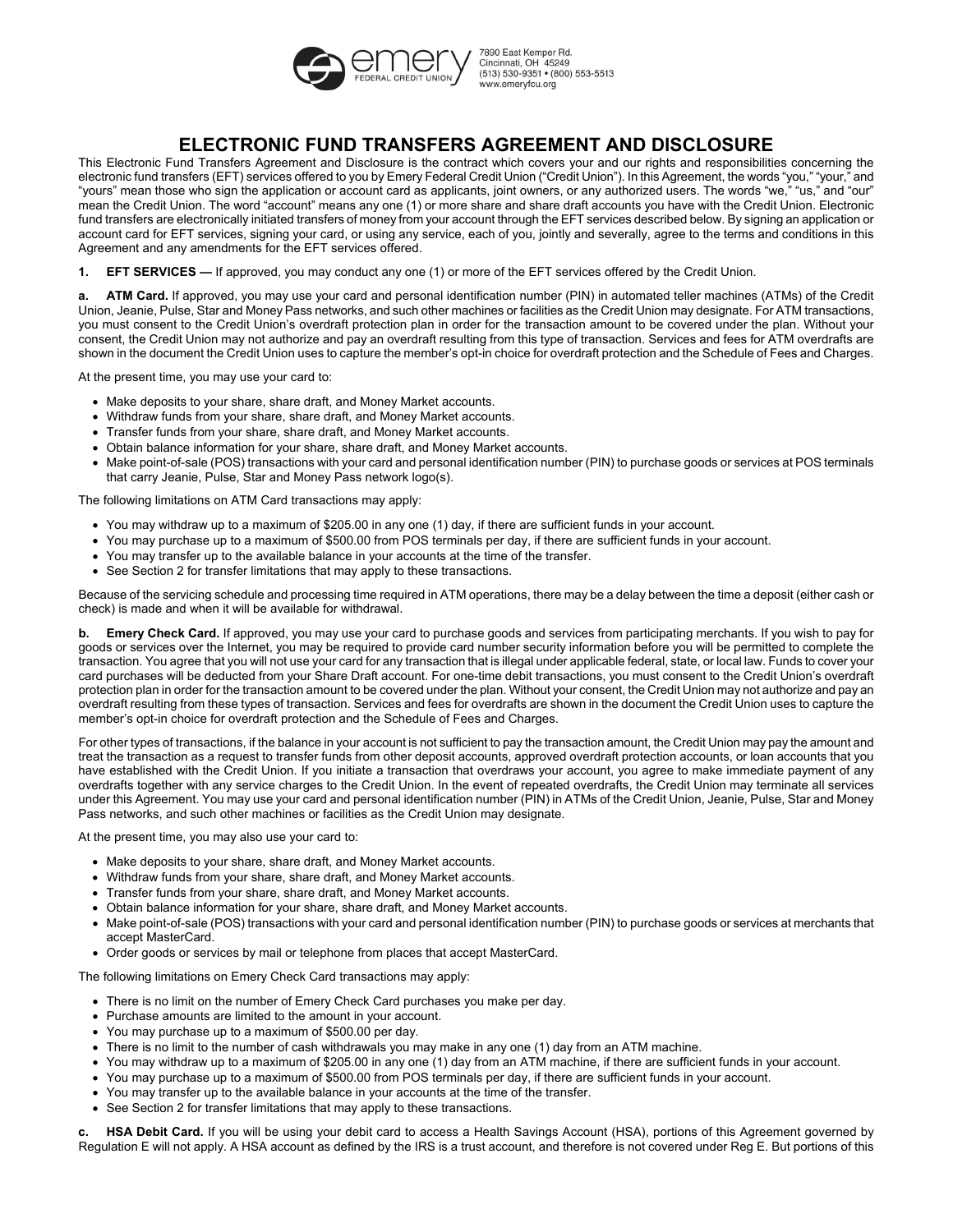Agreement such as Visa "0" liability for unauthorized use for example, do apply. Funds to cover your card purchases will be deducted from your Health Savings Account account. You may use your card and personal identification number (PIN) in ATMs of the Credit Union, Jeanie, Pulse and Star networks, and such other machines or facilities as the Credit Union may designate.

At the present time, you may also use your card to:

- Obtain balance information for your Health Savings AccountHealth Savings Account accounts.
- Make point-of-sale (POS) transactions with your card and personal identification number (PIN) to purchase goods or services at merchants that accept MasterCard.
- Order goods or services by mail or telephone from places that accept MasterCard.

The following limitations on HSA Debit Card transactions may apply:

- There is no limit on the number of HSA Debit Card purchases you make per day.
- You may purchase up to a maximum of \$700.00 per day.
- You may purchase up to a maximum of \$700.00 from POS terminals per day, if there are sufficient funds in your account.
- See Section 2 for transfer limitations that may apply to these transactions.

**d. SpeedyLine.** If we approve SpeedyLine for your accounts, a separate personal identification number (PIN) will be assigned to you. You must use your personal identification number (PIN) along with your account number to access your accounts. At the present time, you may use SpeedyLine to:

- Withdraw funds from your share, share draft, Money Market, and Club accounts.
- Transfer funds from your share, share draft, Money Market, and Club accounts.
- Obtain balance information for your share, share draft, loan, Money Market, Club, and certificate accounts.
- Make loan payments from your share, share draft, Money Market, and Club accounts.
- Access your Overdraft, Emerline and Execuline account.
- Determine if a particular item has cleared.
- Obtain tax information on amounts earned on share and share draft accounts or interest paid on loan accounts.
- Verify the last date and amount of your payroll deposit.

Your accounts can be accessed under SpeedyLine via a touch-tone telephone only. SpeedyLine service will be available for your convenience 24 hours per day. This service may be interrupted for a short time each day for data processing.

The following limitations on SpeedyLine transactions may apply:

- There is no limit to the number of inquiries, transfers, or withdrawal requests you may make in any one (1) day.
- See Section 2 for transfer limitations that may apply to these transactions.

The Credit Union reserves the right to refuse any transaction which would draw upon insufficient funds, exceed a credit limit, lower an account below a required balance, or otherwise require us to increase our required reserve on the account. All checks are payable to you as a primary member and will be mailed to your address of record. The Credit Union may set other limits on the amount of any transaction, and you will be notified of those limits. The Credit Union may refuse to honor any transaction for which you do not have sufficient available verified funds. The service will discontinue if no transaction is entered after numerous unsuccessful attempts to enter a transaction and there may be limits on the duration of each telephone call.

#### **e. Preauthorized EFTs.**

- **Direct Deposit.** Upon instruction of (i) your employer, (ii) the Treasury Department or (iii) other financial institutions, the Credit Union will accept direct deposits of your paycheck or federal recurring payments, such as Social Security, to your share or share draft account.
- **Preauthorized Debits.** Upon instruction, we will pay certain recurring transactions from your share and share draft accounts.
- See Section 2 for transfer limitations that may apply to these transactions.
- **Stop Payment Rights.** If you have arranged in advance to make electronic fund transfers out of your account(s) for money you owe others, you may stop payment on preauthorized transfers from your account. You must notify us orally or in writing at any time up to three (3) business days before the scheduled date of the transfer. We may require written confirmation of the stop payment order to be made within 14 days of any oral notification. If we do not receive the written confirmation, the oral stop payment order shall cease to be binding 14 days after it has been made. A stop payment request for preauthorized Electronic Fund Transfers will apply to all subsequent transfers, unless you withdraw the request.
- **Notice of Varying Amounts.** If these regular payments may vary in amount, the person you are going to pay is required to tell you, ten (10) days before each payment, when it will be made and how much it will be. You may choose instead to get this notice only when the payment would differ by more than a certain amount from the previous payment or when the amount would fall outside certain limits that you set.
- **Liability for Failure to Stop Payment of Preauthorized Transfers.** If you order us to stop payment of a preauthorized transfer three (3) business days or more before the transfer is scheduled and we do not do so, we will be liable for your losses or damages.

**f. Electronic Check Conversion/Electronic Returned Check Fees.** If you pay for purchases or bills with a check or draft, you may authorize your check or draft to be converted to an electronic fund transfer. You may also authorize merchants or other payees to electronically debit your account for returned check fees. You are considered to have authorized these electronic fund transfers if you complete the transaction after being told (orally or by a notice posted or sent to you) that the transfer may be processed electronically or if you sign a written authorization.

**g. CUBE.** If we approve CUBE for your accounts, a separate password will be assigned to you. You must use your password along with your account number to access your accounts. At the present time, you may use CUBE to:

- Withdraw funds from your share, share draft, loan, Money Market, and Club accounts.
- Transfer funds from your share, share draft, loan, Money Market, and Club accounts.
- Obtain balance information for your share, share draft, loan, IRA, Money Market, Club, and certificate accounts.
- Make loan payments from your share, share draft, Money Market, and Club accounts.
- Access your Overdraft, Emerline and Execuline accounts.
- Determine if a particular item has cleared.
- Obtain tax information on amounts earned on share and share draft accounts or interest paid on loan accounts.
- Verify the last date and amount of your payroll deposit.
- Make bill payments to preauthorized creditors.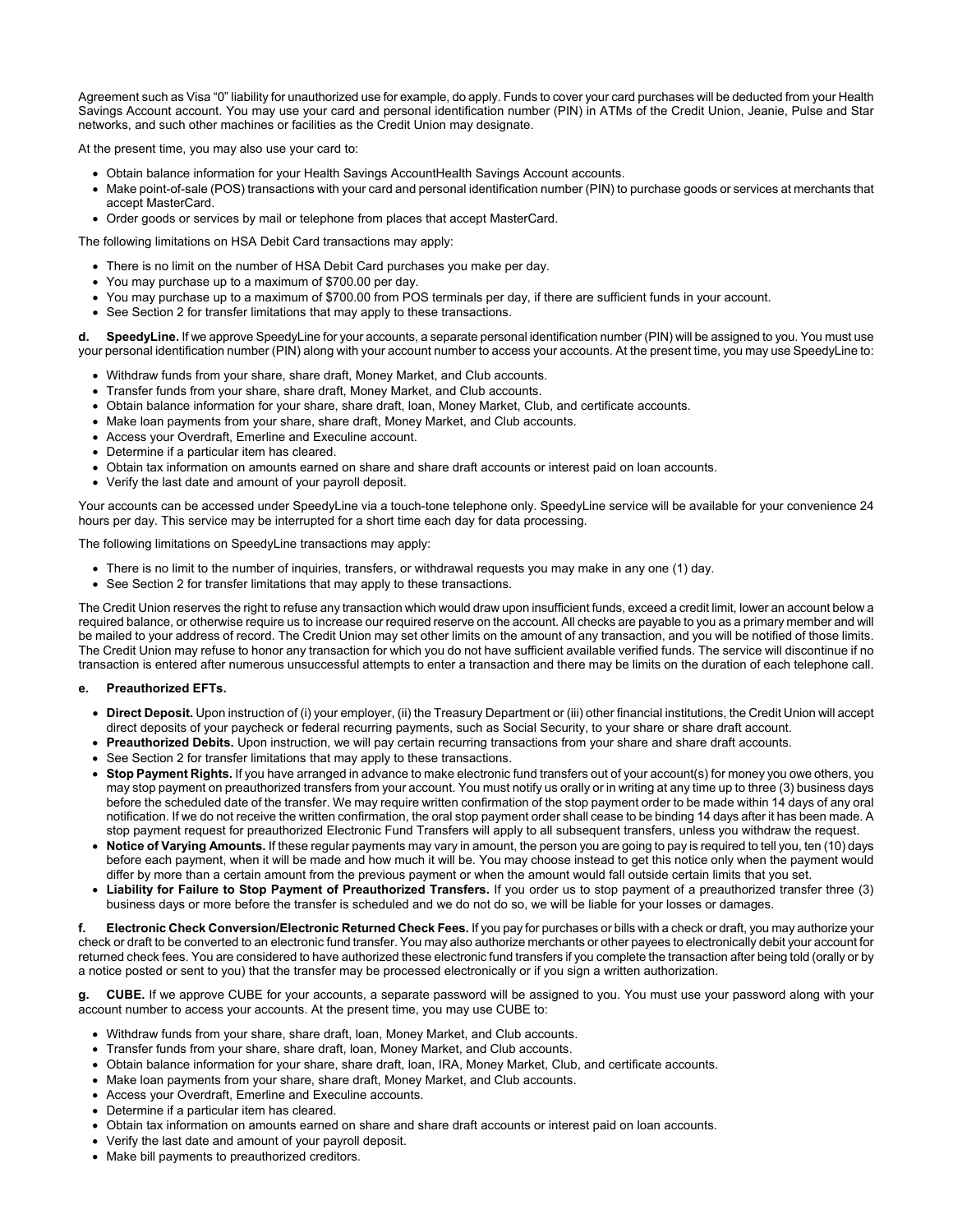Your accounts can be accessed under CUBE via personal computer. CUBE will be available for your convenience 24 hours per day. This service may be interrupted for a short time each day for data processing. We reserve the right to refuse any transaction which would draw upon insufficient funds, exceed a credit limit, lower an account below a required balance, or otherwise require us to increase our required reserve on the account. All checks are payable to you as a primary member and will be mailed to your address of record. We may set other limits on the amount of any transaction, and you will be notified of those limits. We may refuse to honor any transaction for which you do not have sufficient available verified funds. The service will discontinue if no transaction is entered after numerous unsuccessful attempts to enter a transaction and there may be limits on the duration of each access.

The following limitations on CUBE transactions may apply:

- There is no limit to the number of inquiries, transfers, or withdrawal requests you may make in any one (1) day.
- See Section 2 for transfer limitations that may apply to these transactions.

h. **iPay.** We will process bill payment transfer requests only to those creditors the Credit Union has designated in the User Instructions and such creditors as you authorize and for whom the Credit Union has the proper vendor code number. We will not process any bill payment transfer if the required transaction information is incomplete.

We will withdraw the designated funds from your share draft account for bill payment transfer by the designated cutoff time on the date you schedule for payment. We will process your bill payment transfer within a designated number of days before the date you schedule for payment. You must allow sufficient time for vendors to process your payment after they receive a transfer from us. Please leave as much time as though you were sending your payment by mail. We cannot guarantee the time that any payment will be credited to your account by the vendor.

The following limitations on iPay transactions may apply:

• There is no limit on the number of bill payments per day.

**2. TRANSFER LIMITATIONS —** For all share and Money Market accounts, you may make no more than six (6) transfers and withdrawals from your account to another account of yours or to a third party in any month by means of a preauthorized, automatic, or Internet transfer, by telephonic order or instruction, or by check, draft, debit card or similar order. If you exceed these limitations, your account may be subject to a fee or be closed.

# **3. CONDITIONS OF EFT SERVICES —**

**a. Ownership of Cards.** Any card or other device which we supply to you is our property and must be returned to us, or to any person whom we authorize to act as our agent, or to any person who is authorized to honor the card, immediately according to instructions. The card may be repossessed at any time at our sole discretion without demand or notice. You cannot transfer your card or account to another person.

**b. Honoring the Card.** Neither we nor merchants authorized to honor the card will be responsible for the failure or refusal to honor the card or any other device we supply to you. If a merchant agrees to give you a refund or adjustment, you agree to accept a credit to your account in lieu of a cash refund.

## **c. Foreign Transactions.**

**MasterCard.** Purchases and cash withdrawals made in foreign currencies will be debited from your account in U.S. dollars. The exchange rate used to convert foreign currency transactions to U.S. dollars is either a government-mandated exchange rate or a wholesale exchange rate and is selected by MasterCard. The rate MasterCard uses for a particular transaction is the rate MasterCard selects for the applicable currency on the day the transaction is processed. This rate may differ from the rate applicable on the date the transaction occurred or was posted to your account.

A fee of up to 1.00% will be charged on all transactions completed in a foreign currency. All fees are calculated based on the transaction amount after it is converted to U.S. dollars. These fees are charged except where excluded.

**d. Security of Access Code.** You may use one (1) or more access codes with your electronic fund transfers. The access codes issued to you are for your security purposes. Any access codes issued to you are confidential and should not be disclosed to third parties or recorded on or with the card. You are responsible for safekeeping your access codes. You agree not to disclose or otherwise make your access codes available to anyone not authorized to sign on your accounts. If you authorize anyone to use your access codes, that authority shall continue until you specifically revoke such authority by notifying the Credit Union. You understand that any joint owner you authorize to use an access code may withdraw or transfer funds from any of your accounts. If you fail to maintain the security of these access codes and the Credit Union suffers a loss, we may terminate your EFT services immediately.

**e. Joint Accounts.** If any of your accounts accessed under this Agreement are joint accounts, all joint owners, including any authorized users, shall be bound by this Agreement and, alone and together, shall be responsible for all EFT transactions to or from any share and share draft or loan accounts as provided in this Agreement. Each joint account owner, without the consent of any other account owner, may, and is hereby authorized by every other joint account owner, make any transaction permitted under this Agreement. Each joint account owner is authorized to act for the other account owners, and the Credit Union may accept orders and instructions regarding any EFT transaction on any account from any joint account owner.

**4. FEES AND CHARGES —** There are certain fees and charges for EFT services. For a current listing of all applicable fees, see our current Schedule of Fees and Charges that was provided to you at the time you applied for or requested these electronic services. From time to time, the charges may be changed. We will notify you of any changes as required by applicable law.

If you use an ATM not operated by us, you may be charged a fee by the ATM operator and by any national, regional, or local network used in processing the transaction (and you may be charged a fee for a balance inquiry even if you do not complete a funds transfer). The ATM surcharge will be debited from your account if you elect to complete the transaction or continue with the balance inquiry.

**5. MEMBER LIABILITY —** You are responsible for all transactions you authorize using your EFT services under this Agreement. If you permit someone else to use an EFT service, your card or your access code, you are responsible for any transactions they authorize or conduct on any of your accounts. However, TELL US AT ONCE if you believe your card and/or access code has been lost or stolen, if you believe someone has used your card or access code or otherwise accessed your accounts without your permission, or if you believe that an electronic fund transfer has been made without your permission using information from your check. Telephoning is the best way of keeping your possible losses down. You could lose all the money in your account (plus your maximum overdraft line-of-credit).

You are not liable for an unauthorized MasterCard debit card transaction that was not conducted at an ATM if you can demonstrate that you have exercised reasonable care in protecting your card or access code from loss or theft, if you have not reported two (2) or more incidents of unauthorized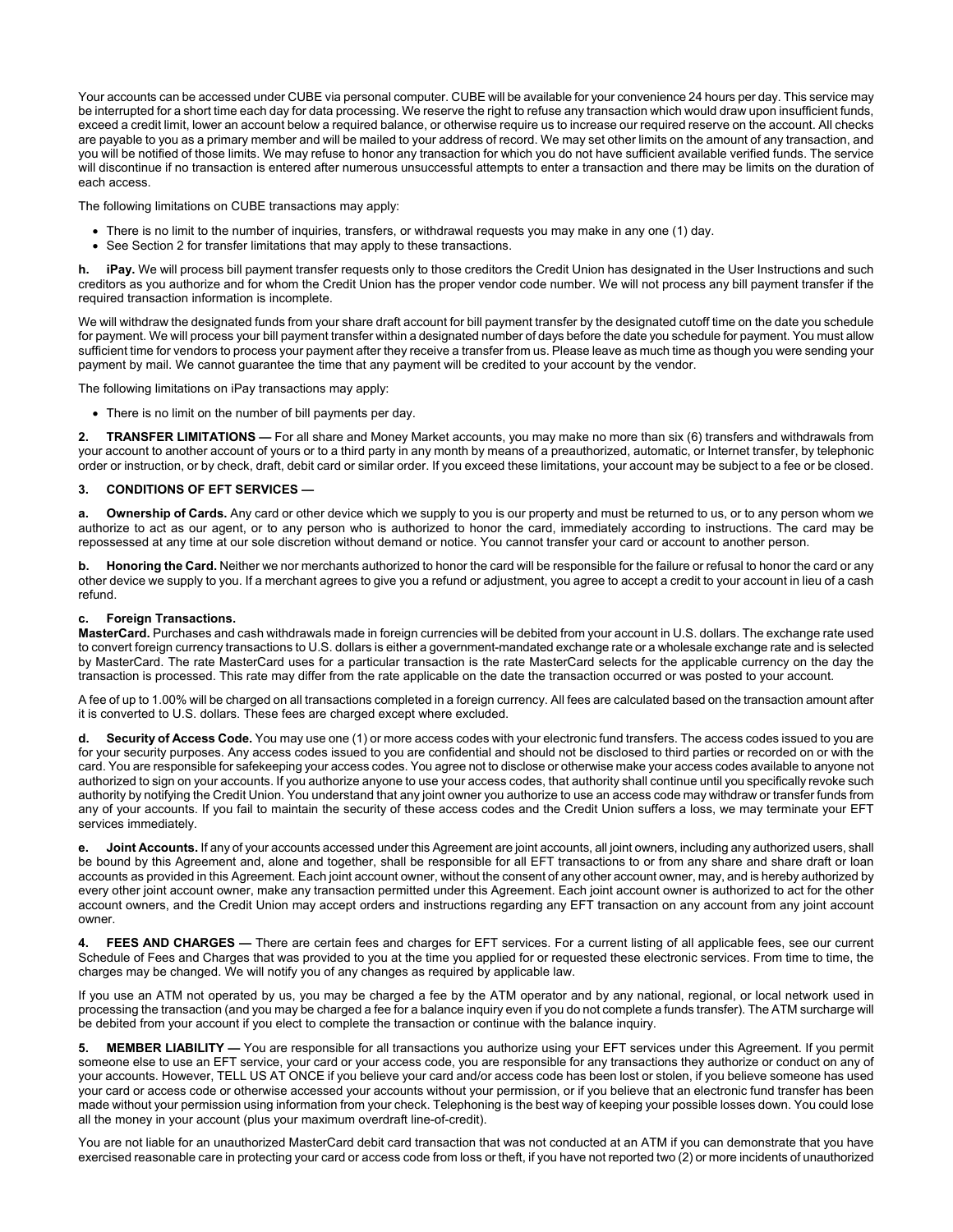use in the past 12 months, and if your account is in good standing. Otherwise, your liability for an unauthorized MasterCard debit card transaction that was not conducted at an ATM will be no more than \$50.00.

For all other EFT transactions involving access devices, including transactions conducted at ATMs, your liability for unauthorized transactions is determined as follows. If you tell us within two (2) business days, you can lose no more than \$50.00 if someone used your card or access code without your permission. If you do NOT tell us within two (2) business days after you learn of the loss or theft of your card or access code and we can prove that we could have stopped someone from using your card or access code without your permission if you had told us, you could lose as much as \$500.00.

Also, if your statement shows transfers that you did not make including those made by card, access code or other means, TELL US AT ONCE. If you do not tell us within 60 days after the statement was mailed to you, you may not get back any money lost after the 60 days if we can prove that we could have stopped someone from making the transfers if you had told us in time. If a good reason (such as a hospital stay) kept you from telling us, we will extend the time periods.

If you believe your card or access code has been lost or stolen or that someone has transferred or may transfer money from your accounts without your permission, call:

(513) 530-9351 800-553-5513 800-528-2273 (lost/stolen)

or write to:

Emery Federal Credit Union 7890 East Kemper Road Cincinnati, OH 45249

You should also call the number or write to the address listed above if you believe a transfer has been made using the information from your check without your permission.

## **6. RIGHT TO RECEIVE DOCUMENTATION —**

**a. Periodic Statements.** Transfers and withdrawals made through any ATM or POS terminal, debit card transactions, HSA debit card transactions, audio response transactions, preauthorized EFTs, online/PC transactions or bill payments you make will be recorded on your periodic statement. You will receive a statement monthly unless there is no transaction in a particular month. In any case, you will receive a statement at least quarterly.

**b. Terminal Receipt.** You can get a receipt at the time you make any transaction (except inquiries) involving your account using an ATM and/or point-of-sale (POS) terminal.

**c. Direct Deposit.** If you have arranged to have a direct deposit made to your account at least once every 60 days from the same source and you do not receive a receipt (such as a pay stub), you can find out whether or not the deposit has been made by calling (513) 530-9351 or 800-553-5513. This does not apply to transactions occurring outside the United States.

**7. ACCOUNT INFORMATION DISCLOSURE —** We will disclose information to third parties about your account or the transfers you make:

- As necessary to complete transfers;
- To verify the existence of sufficient funds to cover specific transactions upon the request of a third party, such as a credit bureau or merchant;
- If your account is eligible for emergency cash and/or emergency card replacement services and you request such services, you agree that we
- may provide personal information about you and your account that is necessary to provide you with the requested service(s);
- To comply with government agency or court orders; or
- If you give us your written permission.

**8. BUSINESS DAYS —** Our business days are Monday through Friday, excluding holidays.

**9. CREDIT UNION LIABILITY FOR FAILURE TO MAKE TRANSFERS —** If we do not complete a transfer to or from your account on time or in the correct amount according to our agreement with you, we may be liable for your losses or damages. However, we will not be liable for direct or consequential damages in the following events:

- If, through no fault of ours, there is not enough money in your accounts to complete the transaction, if any funds in your accounts necessary to complete the transaction are held as uncollected funds pursuant to our Funds Availability Policy Disclosure, or if the transaction involves a loan request exceeding your credit limit.
- If you used your card or access code in an incorrect manner.
- If the ATM where you are making the transfer does not have enough cash.
- If the ATM was not working properly and you knew about the problem when you started the transaction.
- If circumstances beyond our control (such as fire, flood, or power failure) prevent the transaction.
- If the money in your account is subject to legal process or other claim.
- If funds in your account are pledged as collateral or frozen because of a delinquent loan.
- If the error was caused by a system of any participating ATM network.
- If the electronic transfer is not completed as a result of your willful or negligent use of your card, access code, or any EFT facility for making such transfers.
- If the telephone or computer equipment you use to conduct audio response, online/PC, or mobile access device transactions is not working properly and you know or should have known about the breakdown when you started the transaction.
- If you have bill payment services, we can only confirm the amount, the participating merchant, and date of the bill payment transfer made by the Credit Union. For any other error or question you have involving the billing statement of the participating merchant, you must contact the merchant directly. We are not responsible for investigating such errors.
- Any other exceptions as established by the Credit Union.

**10. NOTICES —** All notices from us will be effective when we have mailed them or delivered them to the appropriate address in the Credit Union's records. Notices from you will be effective when received by the Credit Union at the address specified in this Agreement. We reserve the right to